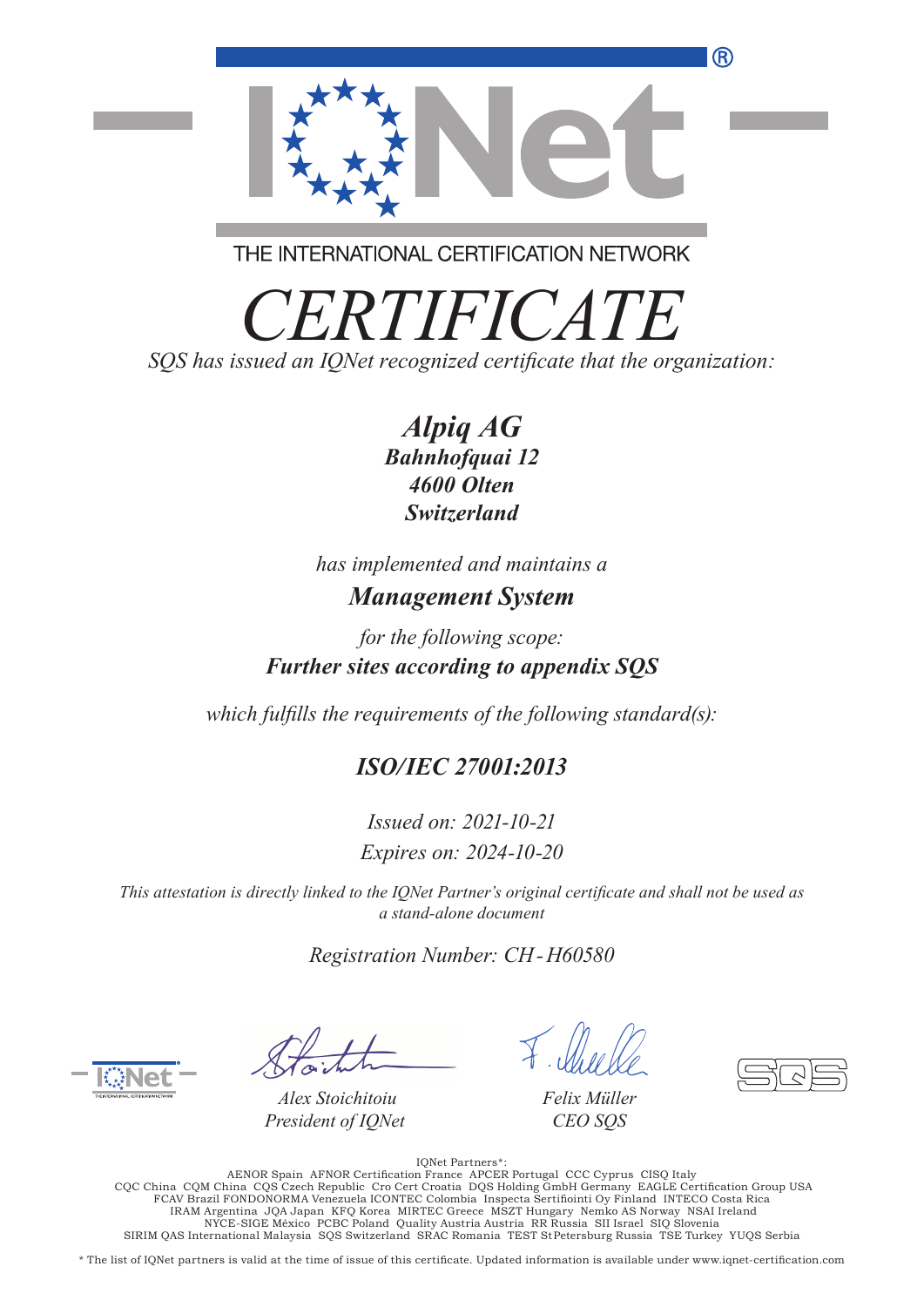

# **Certificate**

The SQS herewith attests that the organisation named below has a management system that meets the requirements of the normative base mentioned.

### **Alpiq AG Bahnhofquai 12 4600 Olten Switzerland**

Further sites according to appendix

#### Scope

**The functional unit D&C Technology devel manages IT and Technology solutions on b Alpiq's Digital & Commerce business area were emphasis on trading, origination, energy su related services.** The functional unit D&C Technology develops and manages IT and Technology solutions on behalf of Alpiq's Digital & Commerce business area with an emphasis on trading, origination, energy supply and related services.

Normative base

**C** 2 **Information Security Management System** Statement of applicability / Version 4 of June 29, 2021

**SWITZER 1899** Reg. no. H60580 Validity 21.10.2021–20.10.2024 Issue 21.10.2021

 $m$ dan $\sqrt{}$ 

A. Grisard, President SQS

F. Müller, CEO SQS



Partner of





Swiss Association for Quality and Management Systems (SQS) sqs.ch Switzerland Swiss Made Switzerland Swiss Made Switzerland Swiss Made